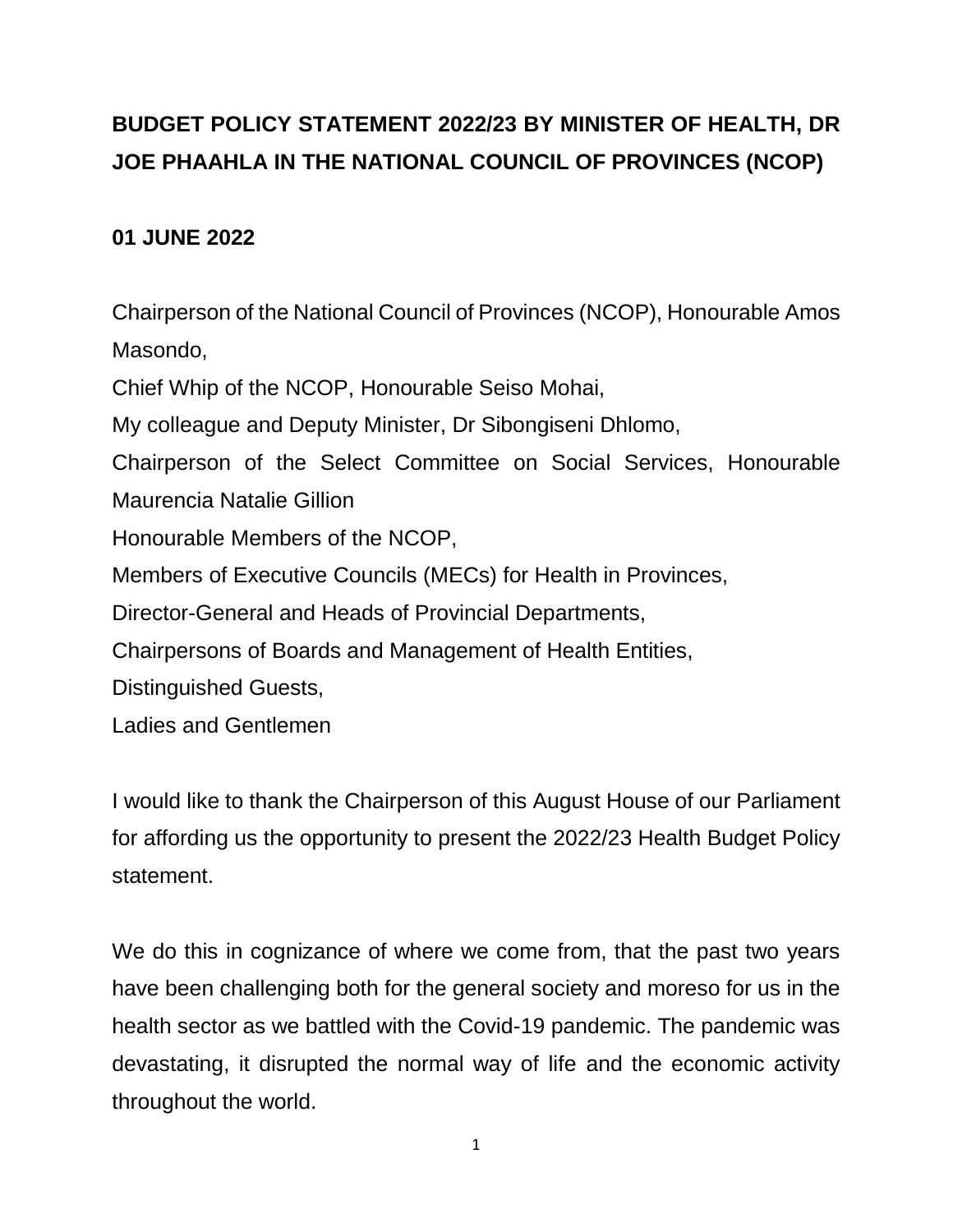However, the global community responded to the calamity presented by the pandemic. Measures were initiated to limit the spread of infection through the non-pharmaceutical measures, whilst the search for medical measures to annihilate the virus continued in earnest. Ultimately, the vaccinations were manufactured and made available, though with slush of vaccine apartheid as developed countries procured all available to the disadvantage and detriment of the developing and poor countries.

#### **Honourable Chairperson**

We thank the leadership of President Ramaphosa, for not only guiding the nation throughout the difficult times, but also for uniting society in the fight against the pandemic. His leadership pedigree further made it possible for us to access the vaccine and the continent at large when it was not easy due to what was termed – vaccine apartheid.

Vaccination against Covid-19 is ongoing throughout the world, albeit in different paces as per country. Here at home, South Africa we have administered just above 36 million doses, translating into 50% of the target adult population.

We still struggle to increase huge vaccine uptake amongst the youth, especially the 35 – 49 age group, who depicts huge sense of hesitancy largely influenced by vaccine hesitancy, the negativity and vaccine distrust messages spread mainly through the social media platforms which are largely unregulated. However, we are jointly with provincial counterparts, civil society and private sector working hard to gradual increase the numbers of the vaccinated amongst our people, using variated demand creation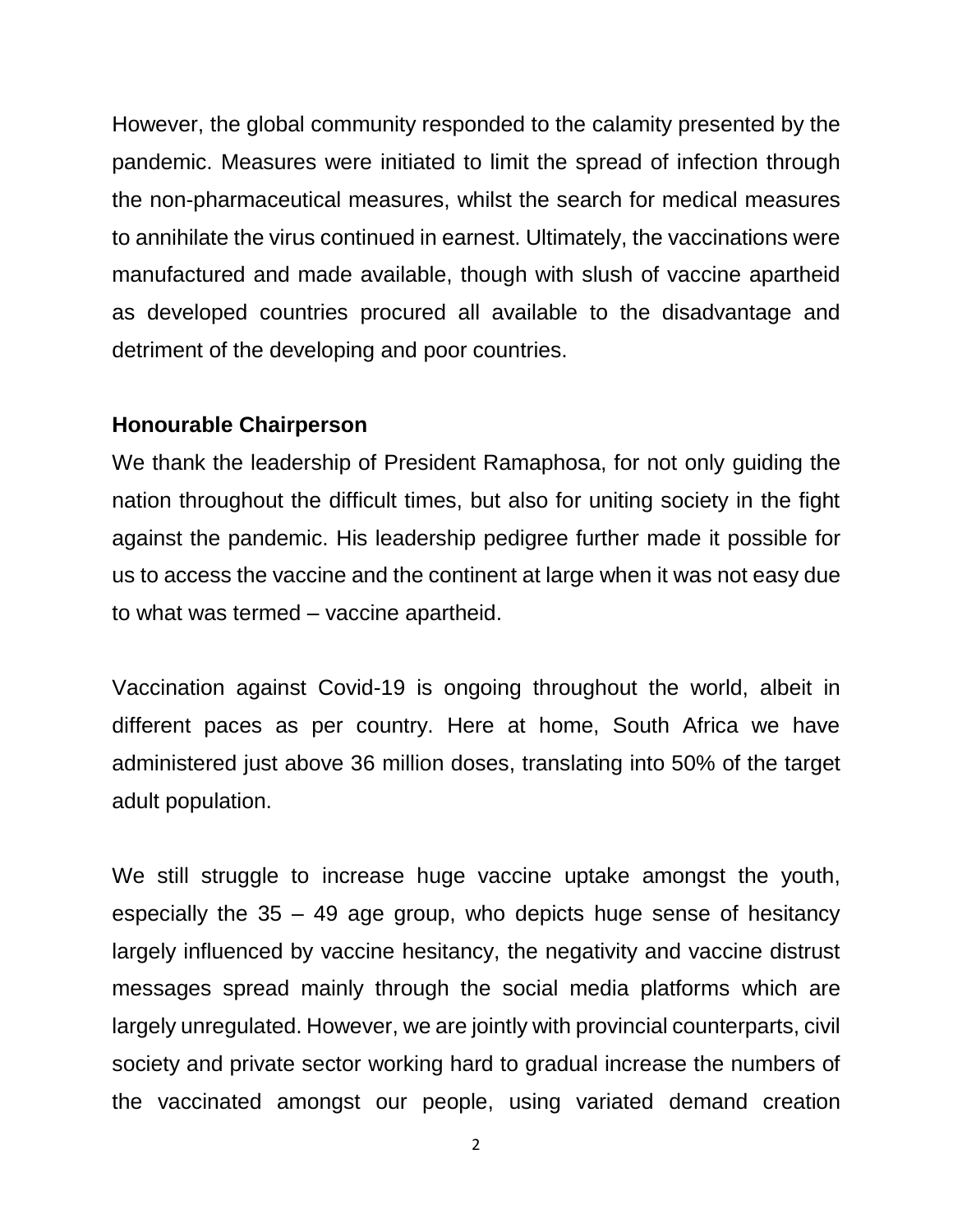strategies like the Youth led "*KeReady campaign*" conceptualized and led by young medical doctors, who give clear explanation on the effects and protective capacity.

On Friday, we will be launching the Global Vax campaign in partnership with the US Embassy in uMgungudlovu District in KwaZulu-Natal, emanating from the commitment made by the US President to donate more than 1.2 billion vaccine doses globally to vaccinate 70 percent of the global population by end of 2022.

The Global Vax will be implemented through a mechanism called ADAPT (Accelerating Development Against Pandemic Threats Activity) in support of the National and Provincial Departments of Health. This seeks to increase vaccination uptake and awareness, including amongst the vulnerable people, undocumented people and young people through collaboration to reduce vaccine hesitancy. We will also use this day to sign our bilateral agreement with the US government.

### **Honourable Chairperson**

As we emerge from Covid-19, we recognize that the pandemic has derailed some of our major health programmes as we had to redirect resources towards the prevention measures as agreed. However, there are also positive experiences and measures we learnt during this difficult period; we learnt to work as one government from local to national, bringing all skills and expertise from our entities to use at once.

We also learnt on how to work with private sector and integrate initiatives, from the procurement of commodities like PPEs, diagnostics, therapeutics and even securing and administering the vaccines. We have learnt to work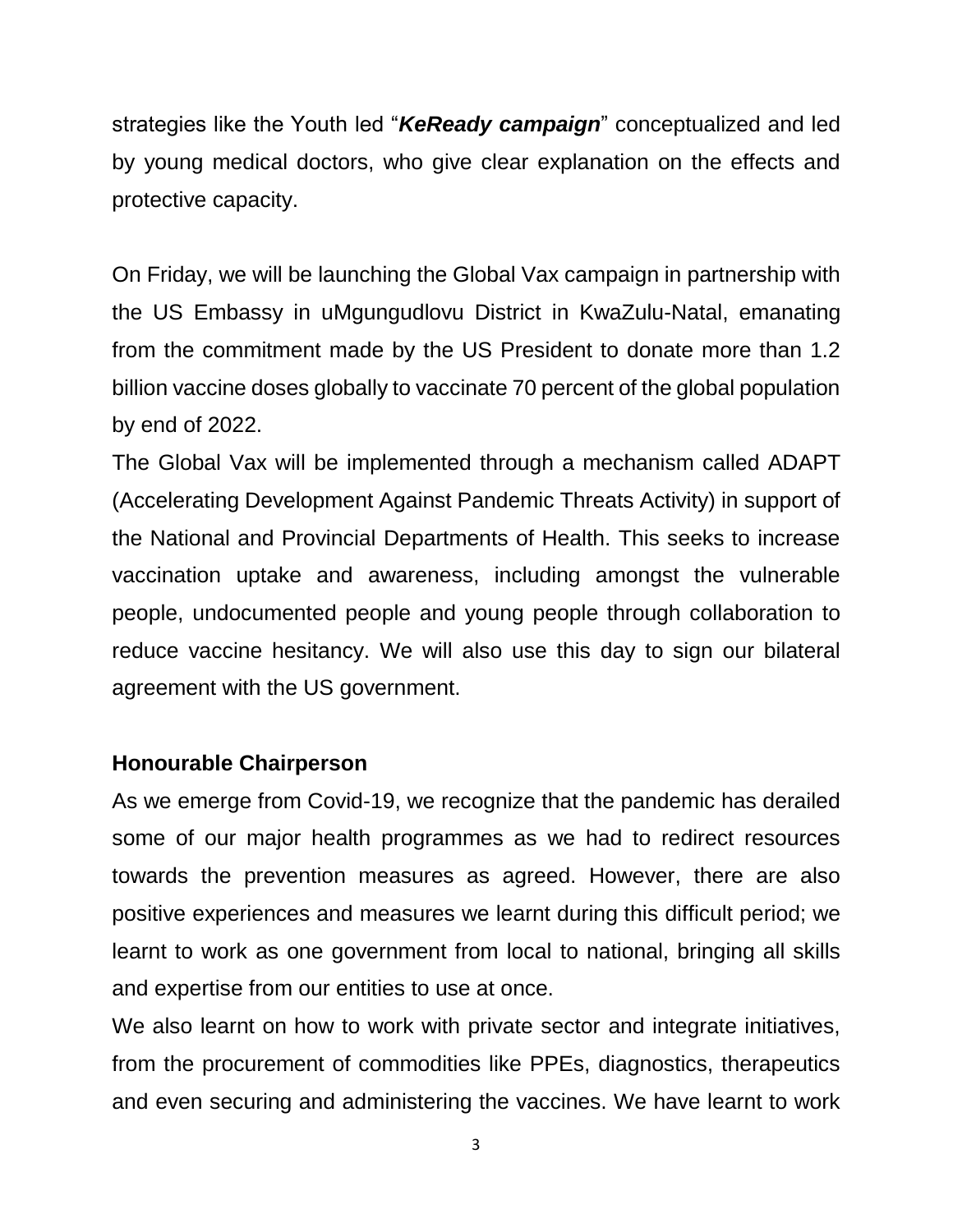with our scientists to guide our intervention and measures to prevent, manage and control the spread or transmission of the virus, though not easy because they themselves do not always agree on all factors in other aspects of life.

Again, praise and celebration of heroism must go to the frontline health workers who against the adversity stood fast to save lives. They took a major risk, and some lost family members because of the exposure they endured to come into contact with and cared for the sick. Ultimately passing the virus at home and losing the loved ones.

### **Honourable Chairperson**

In this financial year our major focus will turn to the recovery of the comprehensive health services programmes. As agreed with the Provincial MECs, going forward, the key ingredient is to integrate the Covid-19 mitigation measures into our comprehensive basket of services at the Primary Health Care (PHC) levels upwards, including vaccination programme.

According to World Health Organization, the following are the main causes of natural death: Tuberculosis, HIV and AIDS, Chronic lung diseases, cancer, andheart diseases, and these are on the increase. Collectively, are responsible for almost 70 percent of all deaths worldwide, including in South Africa. The rise in these NCDs has been driven primarily by four major risk factors, and that is tobacco use, physical inactivity, the harmful use of alcohol and unhealthy diets.

4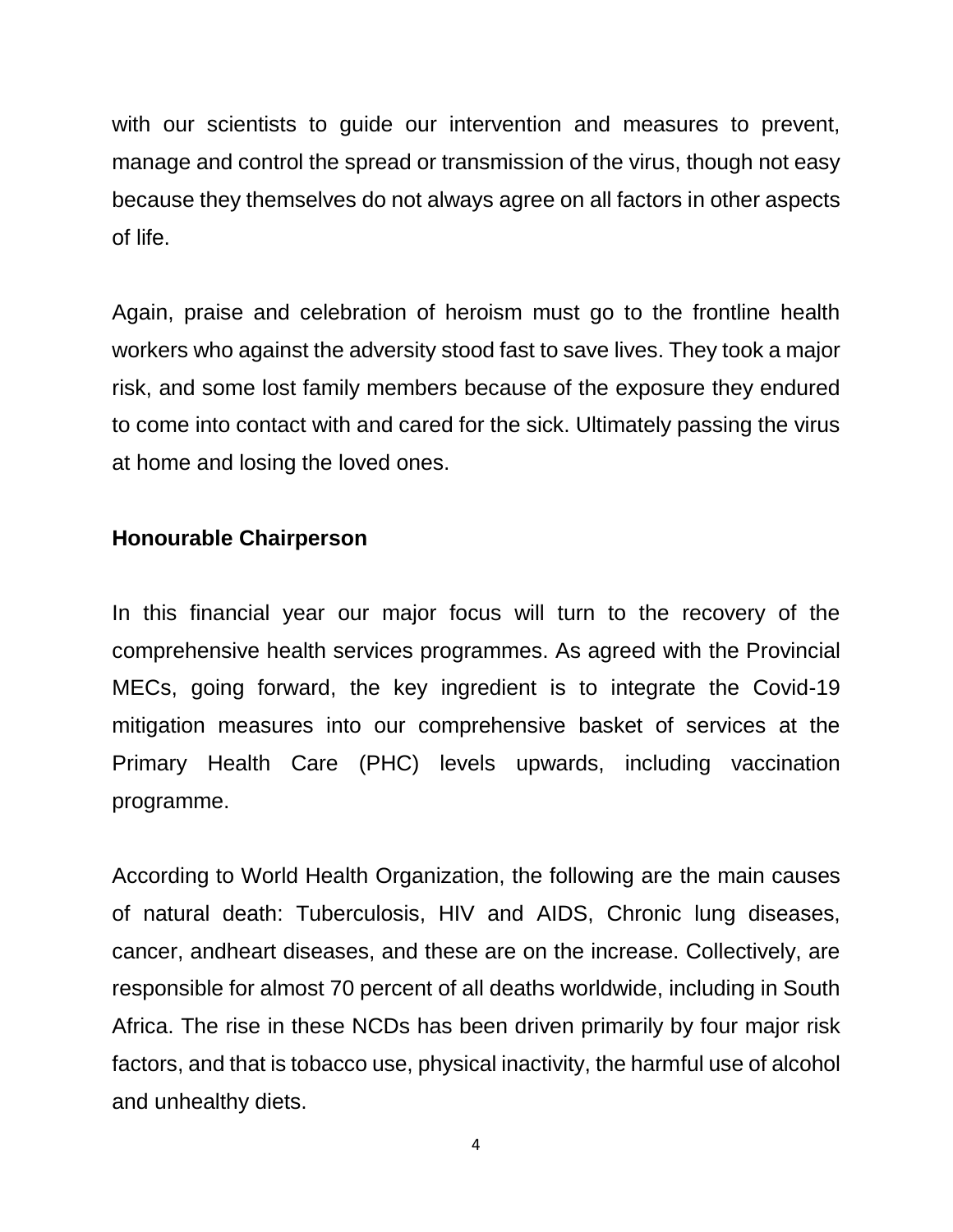The recovery of the comprehensive health services programmes means clear intent to intensive work to fight against these in the form of health promotion and disease prevention strategies. Yesterday in Somerset East, under Sarah Baartman District in the Eastern Cape Province, we launched the National Strategic Plan on Prevention and Control of Non-Communicable Diseases 2022/27. The emphasis is to lead communities in awareness, know-how and active action to prevent and control diseases.

We want to refocus on improving the quality of services as guided by various policy documents as adopted, especially the NDP, the Presidential Health Summit of 2018, and the Health Compact signed in 2019 by various stakeholders. We again call on everyone above the age of 12 years who has not yet vaccinated to go to the nearest station and vaccinate, and also get a booster shot once it is time.

Our budget allocation for this financial year 2022/23 is R64,5 billion, of which 86% or just around R55 billion would be transferred to provinces as Conditional grants to support various activities such as the TB, HIV and AIDS and other NCDs programmes, support for human resource, including Community services doctors and medical interns, and significant amounts for infrastructure support.

In this regard provinces will receive in Conditional Grants a total of R14 306 059 billion in National Tertiary services, a total of R29 023 118 in District Health and Comprehensive HIV and AIDS grant, R6 779 546 billion in Health Facility Revitalisation grant and R5 449 066 billion in Human Resources and Training grant.

5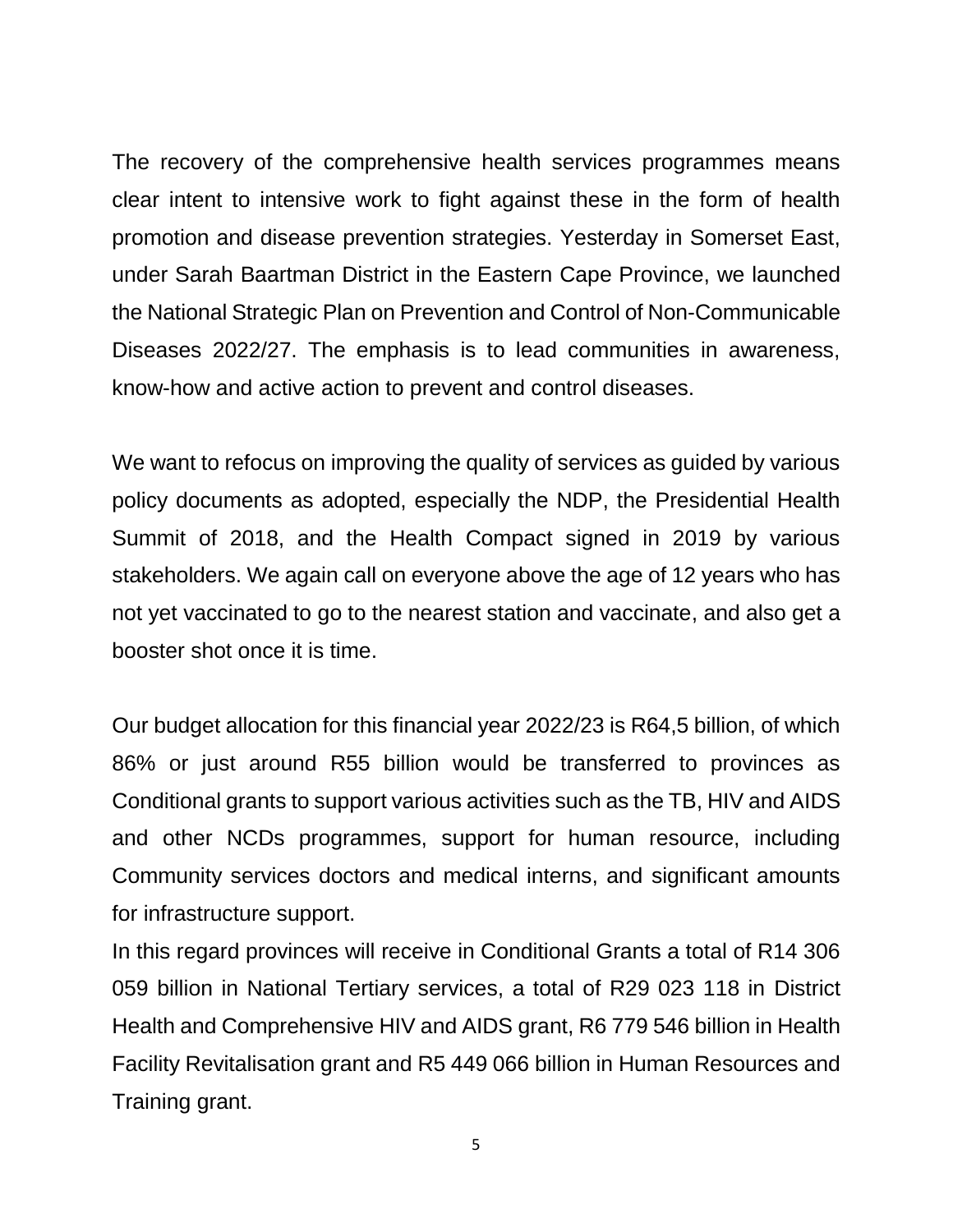#### **Honourable Members**

An amount of R1,5 billion is allocated under the management of the National Department to support various infrastructure projects in NHI pilot districts. This covers the construction of much awaited Limpopo Academic Hospital, the Siloam Hospital in Limpopo and two District Hospitals, Zithulele and Bambisanani, in the OR Tambo District in the Eastern Cape. In the past financial year this allocation contributed to 51 clinics and Community Health Centres being constructed or revitalized. In terms of maintenance backlog, 50 projects are currently under construction.

In addition, we are working with Gauteng Department of Health to speed up the work to refurbish the Charlotte Maxeke Johannesburg Academic Hospital, which was burnt last year. Significant progress has made to get the hospital reopened. All areas of the Accident and Emergency Department, Paediatric, Obstetric and Gynae emergencies, the Triage of Covid-19 emergencies, Trauma unit and Medical & Surgical emergencies have been recommissioned, and the CT scan has been fixed. We envisage a completion of the work here at the end of next year.

#### **Honourable Chairperson**

As government led by the ANC, we have made a commitment to attain the Universal Health Coverage for all South Africans to level the ground between the haves and have-nots in terms of access to quality and affordable health services. We aim to achieve this universal objective through the National Health Insurance Bill, which is in front of the Health Portfolio Committee for consideration.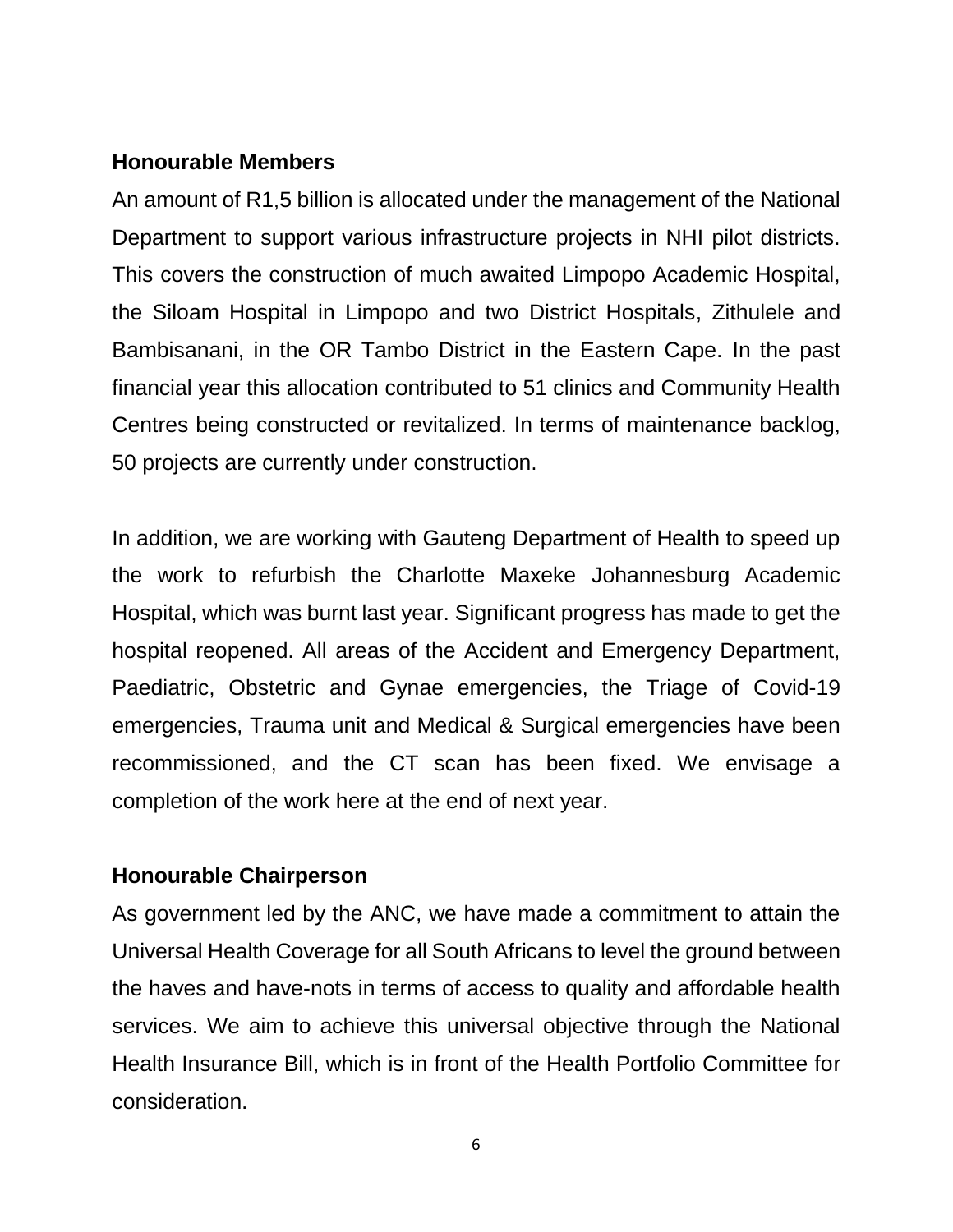Here, we urge the Provincial delegates to the NCOP to support this when it comes before you, as is the major health reform agenda to be initiated since the advent of democracy.

In the meantime, we have begun to lay the foundation for a strong health system, which will be underpinned by an integrated health service for the country. The Covid-19 emergency measures have facilitated the closer cooperation between the public and private health sector, from sharing hospital beds availability to common platform for reporting on tests, and to recording system for vaccination, the EVDS, which is entirely owned by the National Department of Health.

Within this budget, the NHI allocations are essentially meant for strengthening the public health delivery platforms such as targeted infrastructure upgrades across the provinces, contracting private PHP doctors, acquiring of oncology services and also adding more capacity for mental health services.

We have also ring-fenced an amount for implementation of NHI such as the benefits design and pricing, provider accreditation, management of health products procurement, further development of the digital information systems and developing risk management and anti-corruption systems.

Improvement in the quality of service at public health facilities will be a major focus in this financial year. A lot of progress has been made with the Health Patient Registration system, which has now already registered more than 5,7 million South Africans in 311 health facilities. More work has been done towards the establishment of the single, portable patient record system with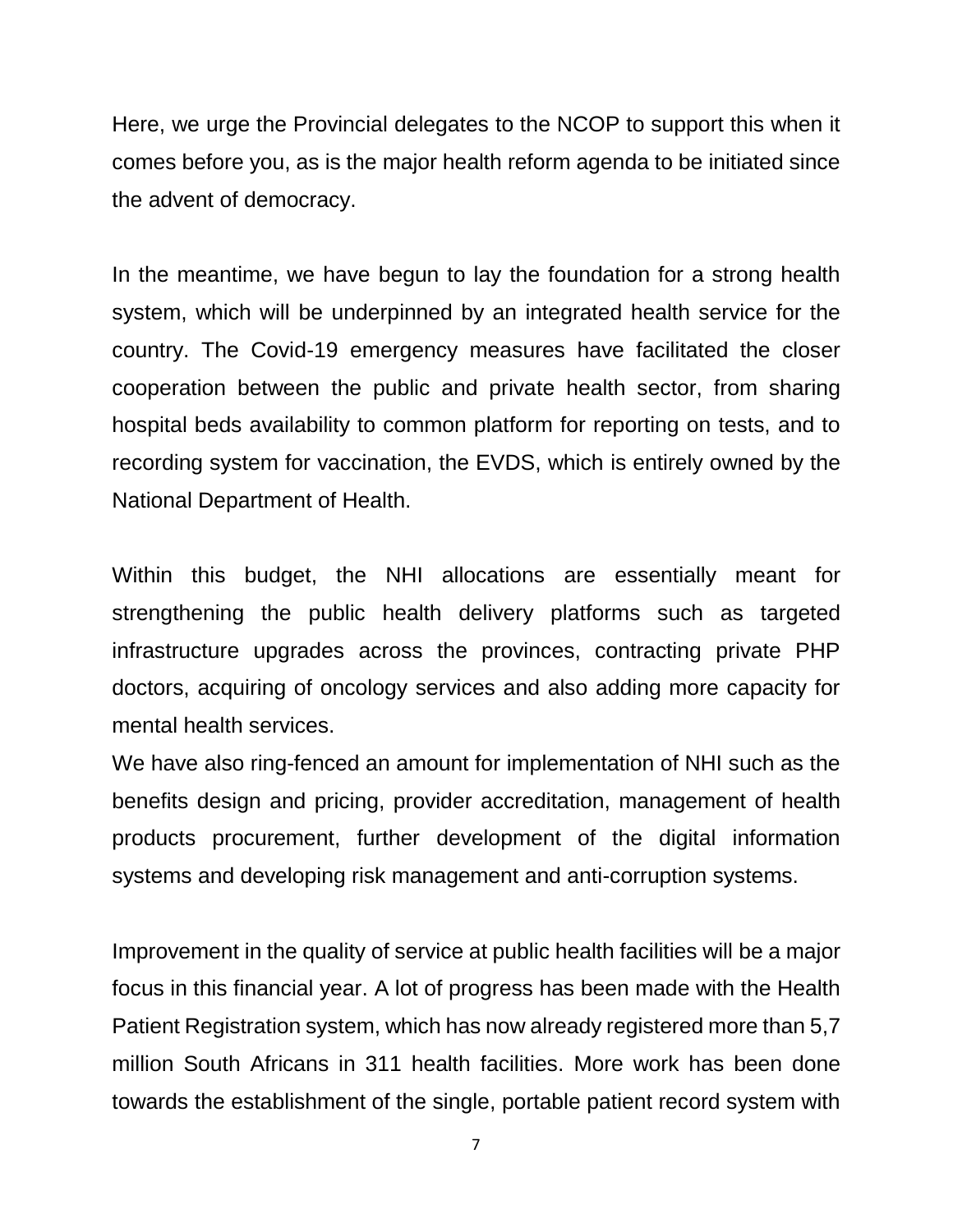interoperable digital system. Already 21 quality learning centres have been established in the country with 102 hospitals, including private ones, 90 PHCs and 25 EMS participating in the program.

In this regard provinces would receive R693 747 million in National Health Insurance grant to further work on the implementation of the NHI.

#### **Honourable Chairperson**

The Presidential Stimulus Package, announced in 2020 for Covid-19 was implemented only for 2021/22, and this enabled provinces to employ over 73 000 additional staff, many on short-term contracts. All provinces are experiencing challenges in this financial year as allocated funds for Covid-19 have been reduced, as those temporarily employed demanding permanent placement.

Progress has been made with regards to the stability in the employment of more than 47 000 Community Health Workers (CHW), even though more work still needs to be done to finalise the nature of their long-term engagement. This cadre of CHWs is very essential to the sustainability of the PHC, focusing on health promotion, prevention, adherence to treatment to HIV and AIDS, TB and other NCDs. Additionally, 2 429 medical interns, community service personnel. We are grateful for an additional R2,1 billion over the next two financial years allocated for medical interns and Community Service Officers.

### **Honourable Chairperson**

8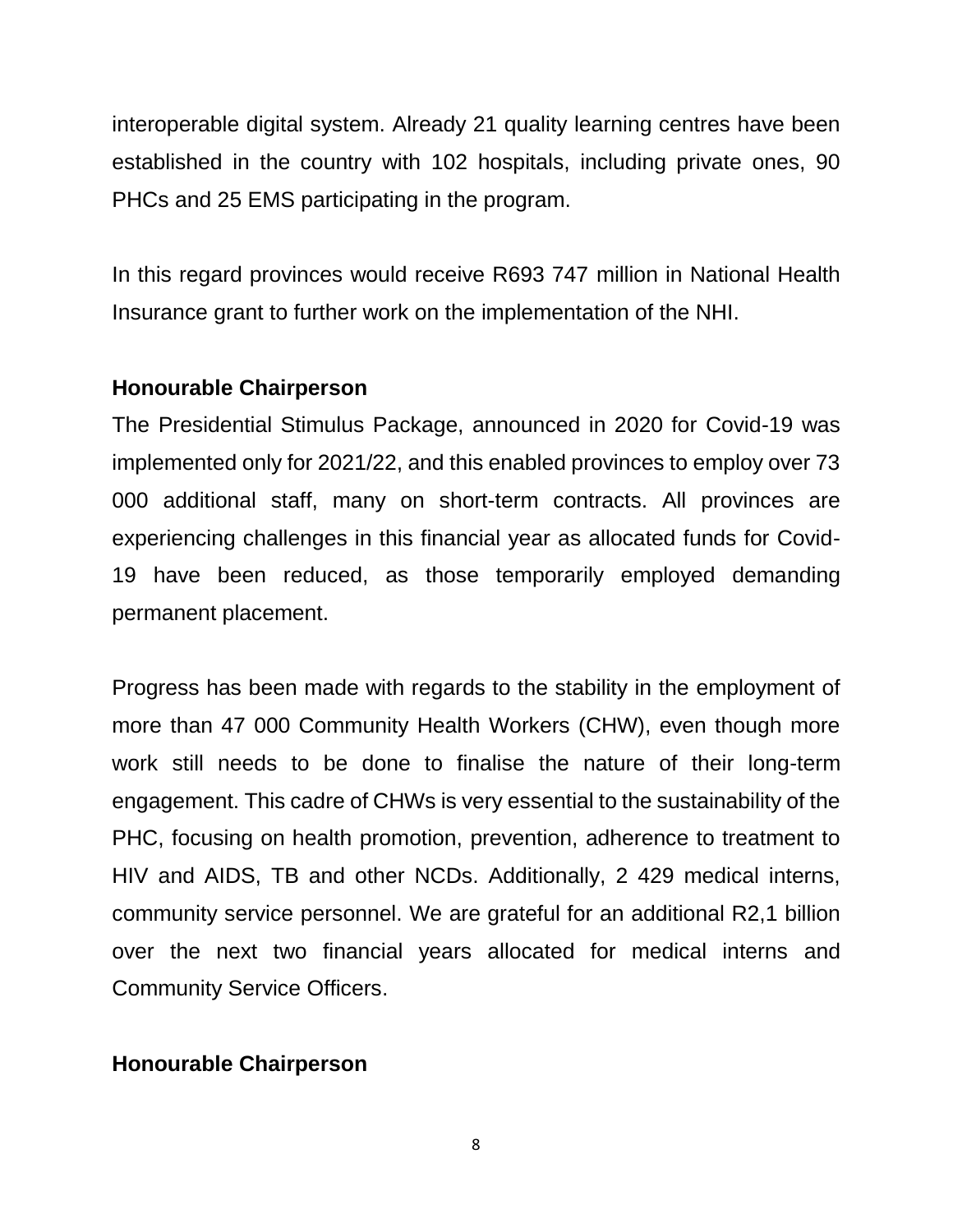The Medico-Legal claims are a drain on vital and scarce resources to save lives. It puts the provincial departments at risk every year, we need to put a stop on this before it collapses the health services. The key intervention we making includes improved clinical management and record keeping, whilst at same time dealing with unscrupulous legal firms, which seek to abuse the plight of the innocent.

We aim to reduce the liability by 80% by 2024. We have introduced a transversal system shared by participating provinces, which provides for: Case management system, Forensic investigation, and the overall improved management.

#### **Honourable Chairperson**

The devastating floods have hit the province of KwaZulu-Natal twice. The floods have displaced people from the warmth of their homes and placed them at risk of many opportunistic diseases especially diarrheal diseases. As government continues to assess the damage and find required resources to rebuild, we have found that the damage to health facilities is not at extreme levels.

The damage is estimated at R259 million, which as guided by National Treasury, we are working with the Provincial department to prioritize on the planned projects and programmes to fund the rebuild the damaged infrastructure.

In the end, we are required to a resilient health system for all, and the NHI is our vehicle towards that. I would like to take this opportunity to thank, the